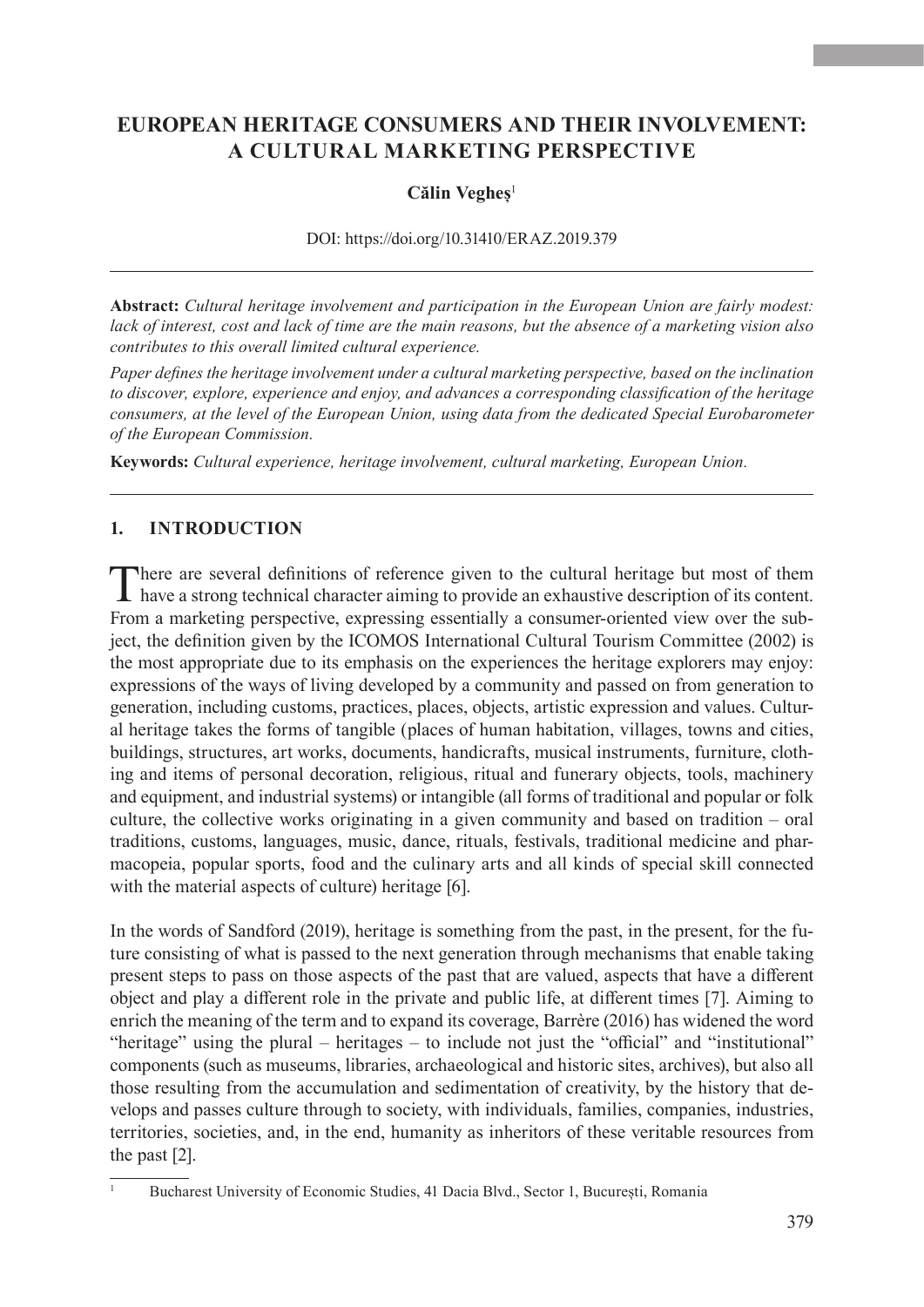Remarking that heritage does not actually exist until any specific elements inherited from the past, as well as those created in the present, are identified and labelled as such according to the current preferences, Babić (2015) advances the idea that, besides the economic exploitation, the "sincere" socially responsible heritage management must also take into account the socio-political features of heritage by answering the questions: why do we consider heritage and care for heritage important, who defines it and how, what affects and determines our position towards it, and, finally, who controls it and how, on whose behalf and to what purpose? [1]. Connecting the heritage and tourism, Yu and Xu (2019) have reviewed the studies in the field and observed that there are four interrelated dimensions in approaching the topic: the geographic scale covered; coverage of heritage resources; capacity of the heritage resources to create products for tourist consumption; and the structural strategy used to organize the rich heritage resources [10]. Discussing the increasingly pressing demand for heritage in hypermodern societies, Gravari-Barbas (2018) notes that not only heritage was a driver for tourism, but also tourism played an important role in the production of heritage, both in symbolic and physical terms, since from the 19th century, becoming an essential factor of heritage globalization (patrimonialisation), contributing to the production of an increasing diversity of heritage artifacts, and becoming a "heritage production machine" [5].

Santa-Cruz and López-Guzmán (2017) have found in the literature approaching the subject of heritage tourism an orientation toward the heritage consumer, in this case the heritage tourist, advancing the idea that this is not just a simple visitor of heritage or cultural attractions but a person visiting a place with heritage attributes, aware of and motivated by those attributes seen as a part of his or her own heritage [8]. Under a context in which cultural heritage can be seen as a cornerstone of the local, regional, national and European identity, and one of the most important resources to be handled in the regional development, Bujdosó et al. (2015) affirm that this effort should aim the consumers and their experience, production being carried out with their active inclusion the main purpose being is to create memorable experiences [3].

Refocusing from the heritage itself and its management to its consumer, with its particular needs, demands and expectations, represents a real challenge both in theory and in practice, as well as one of key drivers of the cultural heritage capitalization. The undergoing conceptual and operational transition from cultural economics, via cultural management, to cultural marketing should consider, as Thurley (2005) suggested, the heritage cycle centered on consumer and including the successively inter-connected stages of heritage understanding, valuing, carrying and enjoying [9]. This heritage consumer-oriented approach inspires to investigate the relationships between the proper capitalization of the cultural heritage and the involvement of the heritage consumer supported by four heritage consumer behaviours: the interest to discover the heritage, the desire to explore it, the experience acquired after getting in touch with it and the further willingness to enhance the experience by enjoying it. In few words, the heritage involvement of the consumer is the result of the interest, desire and willingness to discover, explore, experience and enjoy cultural heritage sites and/or activities.

## **2. METHODOLOGICAL NOTES**

The assessment of the heritage consumers' involvement from a cultural marketing perspective has been conducted considering a set of four research variables related to the main heritage related behaviors – discovery, exploration, experiencing and enjoyment, with the involvement seen as the result of the joint action of these conducts.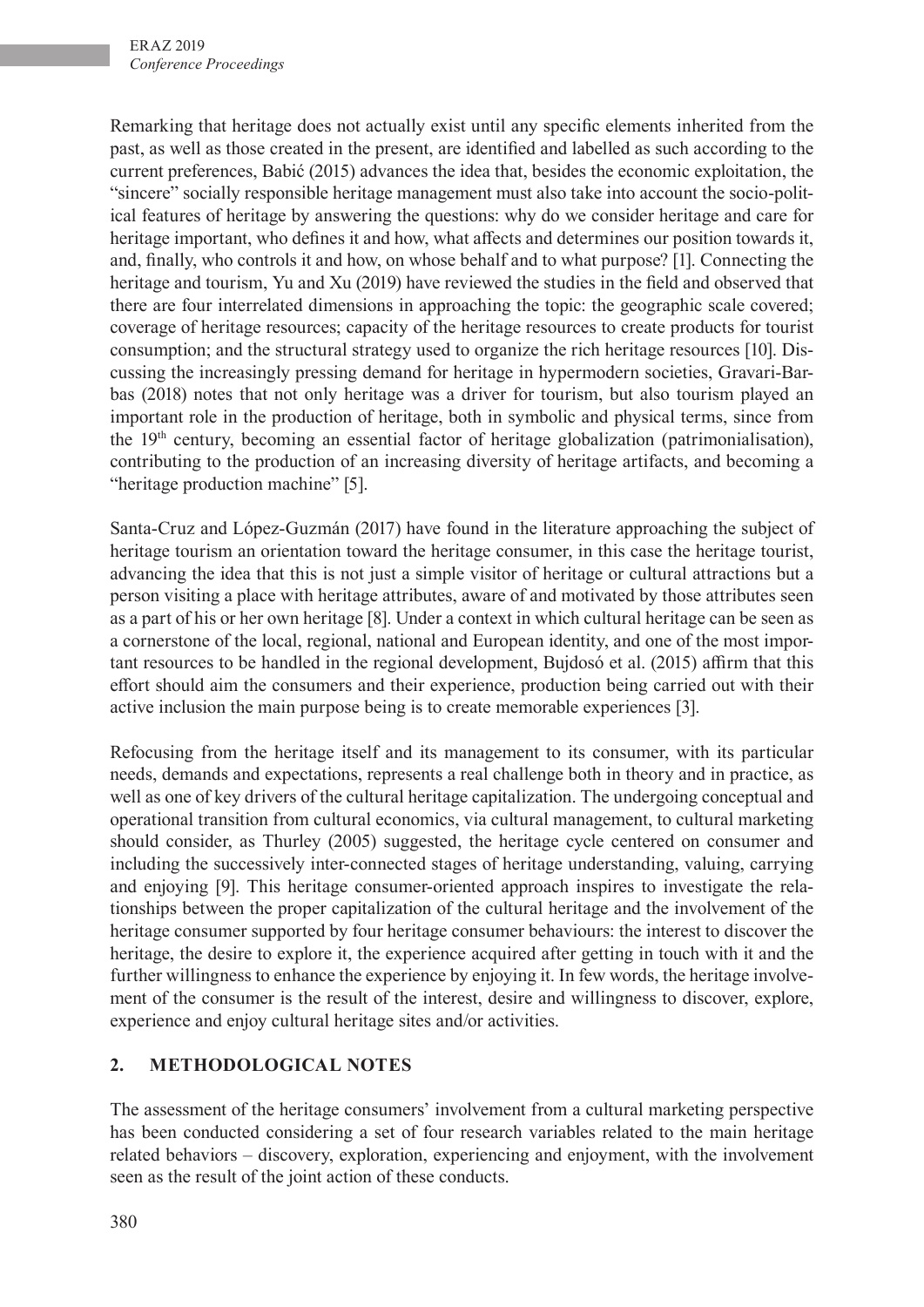Conceptual definition of the research variables has been done considering the relevant definitions included in the Special Eurobarometer 466 on Cultural Heritage [4] as it follows:

- 1. Heritage Discovery (HDS): the extent to which heritage consumers are aware about the monuments, works of art, sites, traditional events or festivals located and/or happening nearby their living areas of the consumers. The specific subvariables are: (1.1.) HDS1: historical monuments or sites (palaces, castles, churches, archaeological sites, gardens, etc.); (1.2.) HDS2: works of arts in museums and galleries (excepting the commercial galleries); (1.3.) HDS3: traditional events or festivals.
- 2. Heritage Exploration (HEX): the specific weight of the heritage consumers visiting monuments, works of art, sites and/or attending traditional events or festivals. The specific subvariables are: (2.1.) HEX1: visiting libraries or archives (to consult manuscripts, documents, ancient maps, etc.); (2.2.) HEX2: visiting historical monuments or sites (palaces, castles, churches, archaeological sites, gardens, etc.); (2.3.) HEX3: visiting museums and galleries; (2.4.) HEX4: attending traditional events (food festivals, carnivals, puppet theatres, floral festivals, etc.); (2.5.) HEX5: visiting traditional craft workplaces (weaving, glass blowing, decorative art, embroidery, making musical instruments or pottery, etc.); (2.6.) HEX6: going to the cinema or a film heritage festival to see a classic European film produced at least ten years ago); (2.7.) HEX7: attending a traditional or classical performing arts event (music, including opera, dance or theatre, folk music, etc.).
- 3. Heritage Experience (HXP): main factors of heritage consumer satisfaction defined in marketing terms (products, prices, placement, promotion, personnel, physical evidence and processes). The specific subvariables are: (3.1.) HXP1: choice of cultural heritage sites or activities; (3.2.) HXP2: cost of accessing cultural heritage sites or activities; (3.3.) HXP3: accessibility of the cultural heritage sites or activities; (3.4.) HXP4: information regarding the cultural heritage sites or activities; (3.5.) HXP5: quality of the cultural heritage sites or activities.
- 4. Heritage Enjoyment (HEY): ways in which heritage consumers participate actively and enjoy the cultural heritage. The specific subvariables are: (4.1.) HEY1: regularly visiting sites (such as monuments, museums, etc.) or going to events (such as festivals, concerts, etc.); (4.2.) HEY2: doing a traditional activity (such as traditional dancing or singing, playing traditional music, traditional cooking, etc.); (4.3.) HEY3: voluntarily working for an organisation (a museum, an association, a foundation, etc.) that is active in the field of cultural heritage; (4.4.) HEY4: donating money or other resources to an organisation (a museum, an association, a foundation, etc.) that is active in the field of cultural heritage (conserving monuments and paintings, keeping alive traditions, developing education programmes, etc.).

Measurement of the heritage involvement has been conducted converting the percentages provided in the Special Eurobarometer 466 for each of the above-mentioned variables and sub-variables (at the level of each of the European Union member states) in scores expressed on a scale from 1 (lowest) to 5 (highest), followed by calculating average scores for each sub-variable, aggregating the average sub-variable scores into average scores of the research variables and, finally, aggregating average variable scores in a single average score of the heritage involvement.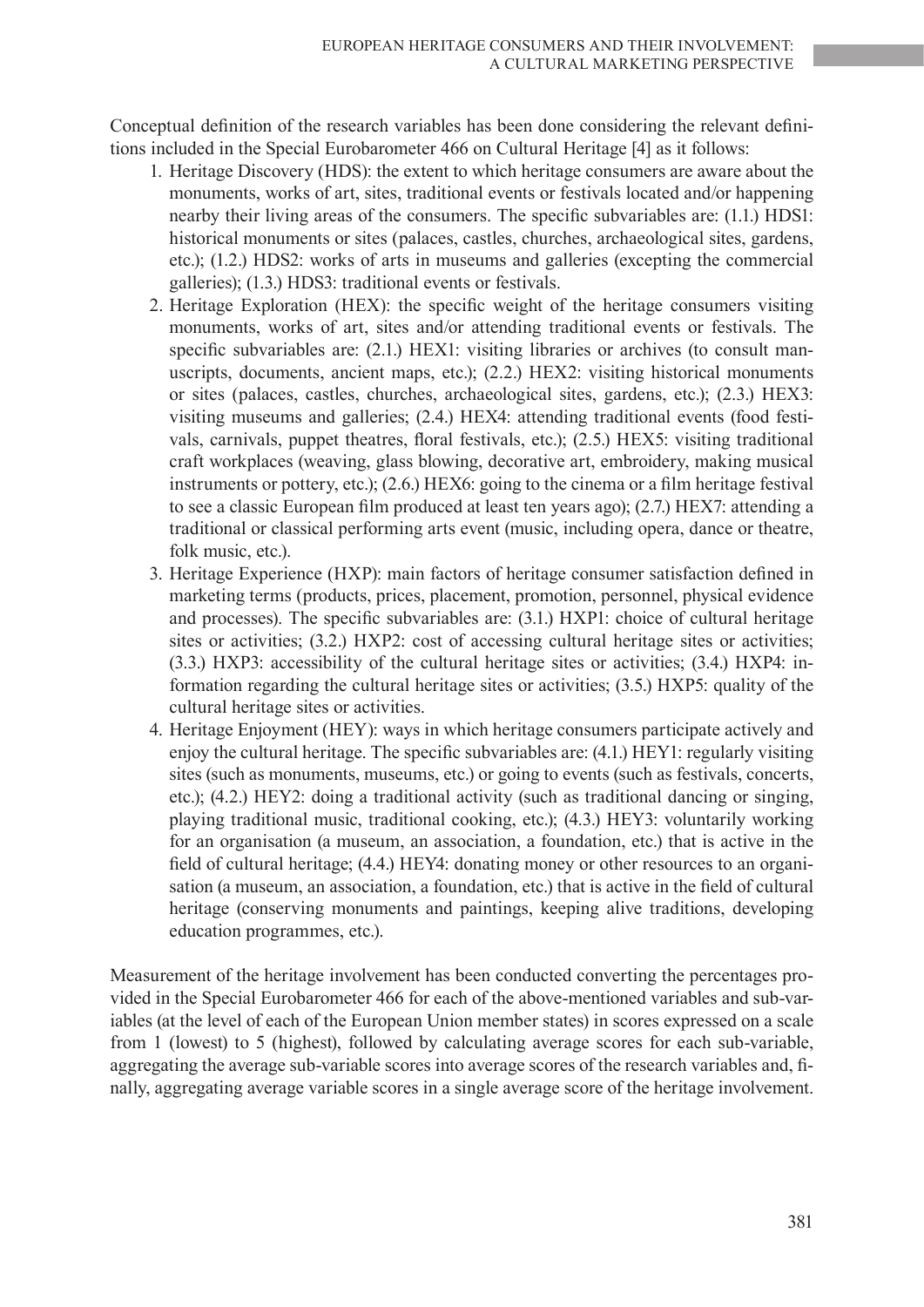# **3. MAIN FINDINGS**

The involvement of the European heritage consumers can be assessed as relatively moderate (HER=2.83): the positive experiences registered visiting or attending cultural heritage sites or activities (HXP=4.28) are the main (and, unfortunately, single) driver of this involvement, while discovering (HDS=2.79), exploring (HEX=2.67) and particularly enjoying (HEY=1.57) cultural heritage sites and/or activities are lowering it significantly (see Figure 1). The European heritage consumers seem to have a relatively moderate interest to discover, a similarly limited desire to explore and an even poorer openness to enjoy the cultural heritage. Although getting in touch with cultural heritage sites or activities generates an overall satisfactory experience, the European consumers do not enjoy the heritage by regularly visiting sites or going to events, doing a traditional activity, voluntarily working for or donating money or other resources to an organisation that is active in the field.



**Figure 1.** European heritage consumers involvement in terms of their appetence to discover, explore, experience and enjoy cultural heritage sites and/or activities

The European heritage consumers have a relatively moderate intention to discover cultural heritage sites or activities (HDS=2.79). Monuments and sites, such as palaces, castles, churches, archaeological sites, and gardens (HDS1=3.50), tend to be more interesting by comparison to the works of arts displayed in museums and galleries (HDS2=2.26) or the traditional events or festivals (HDS3=2.21). It could be a matter of significance (as monuments and sites bear an important historical connotation due to their association with well-known or relevant personalities and events), physical evidence (as monuments and sites are more conveniently located and, thus, more easily accessible for the potential visitors) or accessibility (in terms of openness to wider audiences being positioned rather as mass culture objects or activities by comparison to the art works or classical performing arts events that may be perceived as addressing a high-culture audience).

Somehow surprisingly, the European heritage consumer appears to be even less interested to explore (HEX=2.67) the cultural heritage sites or activities they already discovered. Visiting historical monuments and sites (HEX2=3.46), attending traditional events (HEX4=3.11), visiting museums and galleries (HEX3=2.97) and attending traditional or classical performing arts events (HEX7=2.74) are the most frequent, while visiting traditional craft workplaces (HEX5=2.22), visiting libraries or archives (HEX1=2.16) and going to the cinema or film heritage festivals (HEX6=2.01) are the least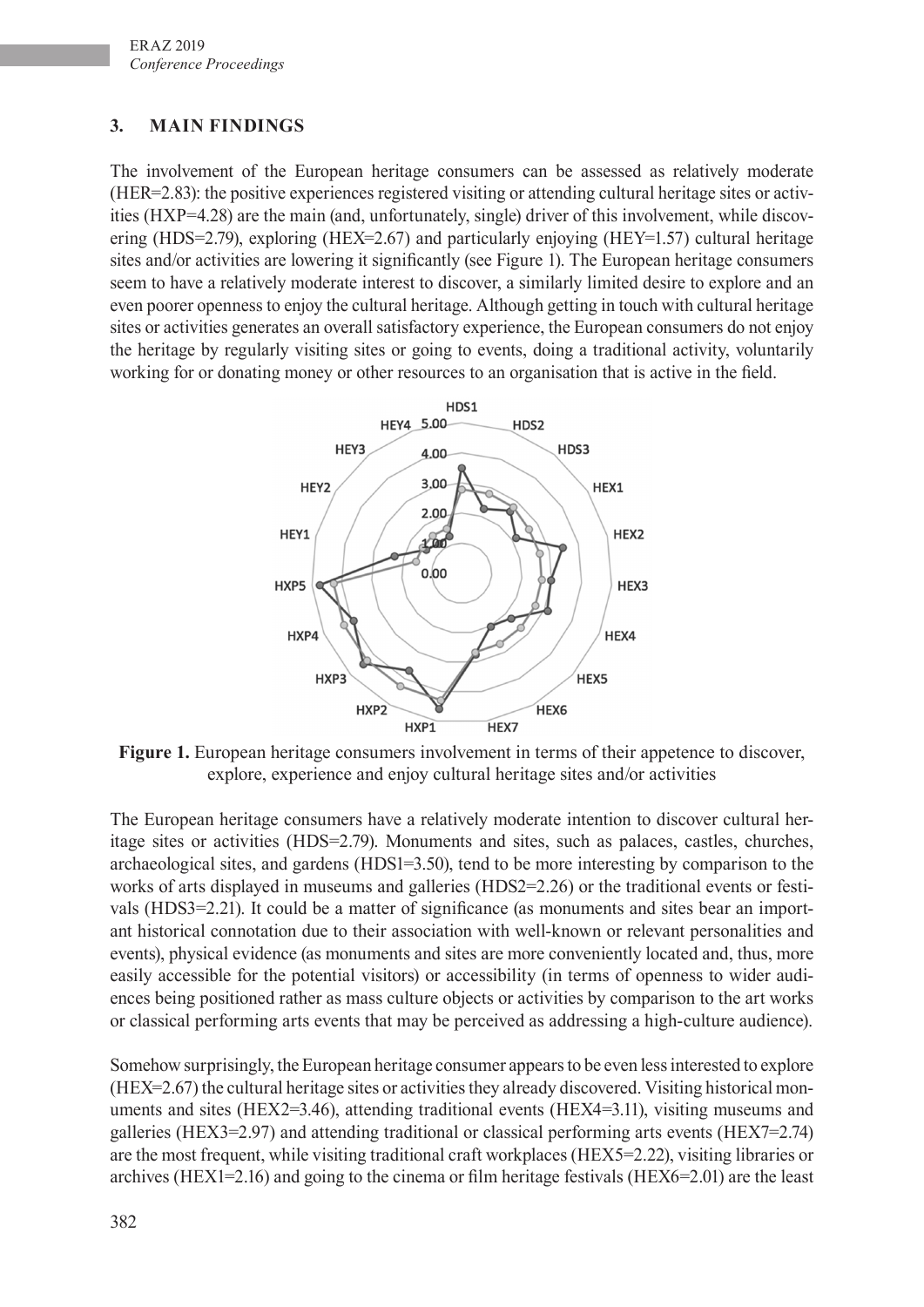frequent ways of exploring the cultural heritage. Besides the overall modest level of exploring the cultural heritage range of sites or activities, the scores express with a reasonable accuracy the perceptions European heritage consumers associate to these ways of exploring cultural heritage: while historical monuments, sites, traditional events, museums, galleries or even some of the traditional or classical performing arts events are perceived as addressing a wider, mass audience, traditional craft workplaces, libraries and archives, cinema and film festivals are perceived as addressing a rather niched public (as having a strong interest in glass blowing, embroidery, pottery or even decorative art, consulting manuscripts, documents and ancient maps or even seeing classic European films produced at least a decade ago may be a feature of a very narrow market segment).

The experiences generated as a result of the discovery and exploration of the cultural heritage have been assessed considering the background provided by the choice, cost of accessing, easiness of accessing, related information and overall quality of the cultural heritage sites and activities interpreted correspondingly as marketing mix elements (product, price, placement, promotion and a synthesis of the personnel, physical evidence and processes). Although less interested to discover and explore cultural heritage, the European consumer has a more than favorable experience (HXP=4.28) visiting sites and attending activities of a very good overall quality (HXP5=4.75), having at disposal a generous (HXP1=4.57) and quite accessible (HXP3=4.46) choice of cultural heritage sites or activities. A certain lack of information (HXP4=3.93) and a relatively high cost (HXP2=3.68) may affect the experience but, in overall terms, experiencing cultural heritage and sites proves to be very satisfactory. The low or relatively low percentages of the consumers indicating lack or limited choice (12 %), remoteness of difficult access (12 %), overall quality (6 %) or even lack or information (25 %) and cost (34 %) as main barriers to experience cultural heritage sites and activities suggests, on a hand, that the real challenge is not to provide a high quality experience but to convince consumers to become interested in having it and, on the other hand, that a high quality experience involves a cost that must be accepted and paid by the heritage consumer.

Discovering, exploring and experiencing cultural heritage sites or activities should be followed by enjoying the heritage in all its forms. Unfortunately, this is not happening as the heritage enjoyment score reveals (HEY=1.57). The relatively low interest in discovering and exploring cultural heritage is not balanced by the positive experience and the European heritage consumers are not inspired enough to regularly visit sites or going to events (HEY1=2.31), doing a traditional activity (HEY2=1.42), donating money (HEY4=1.30) or working as volunteers (HEY3=1.24) for an organisation that is active in the field. Is cultural heritage experience just a one-stop shop experience? For the most part of the European consumers, yes, as with the exception of visiting regularly sites (such as monuments, museums, etc.) or going regularly to cultural events (such as festivals, concerts, etc.), mentioned by 31 % of the European heritage consumers, doing a traditional activity (traditional dancing or singing, playing traditional music, traditional cooking, etc.), donating money or other resources to or working voluntarily for an organisation (a museum, an association, a foundation, etc.) that is active in the field are exceptional behaviors localised at the level of very narrow segments.

#### **4. CONCLUSION**

The assessment of the heritage involvement of the European consumer leads to a paradoxical conclusion: although the experience obtained getting in touch with the cultural heritage sites and/or activities appears to be positive, the interest to discover and desire to explore are both modest, while the later enjoyment of this heritage is very low. This, on a hand, confirms that lack of interest and time (mentioned by 37, respectively 34 % of the heritage consumers) are